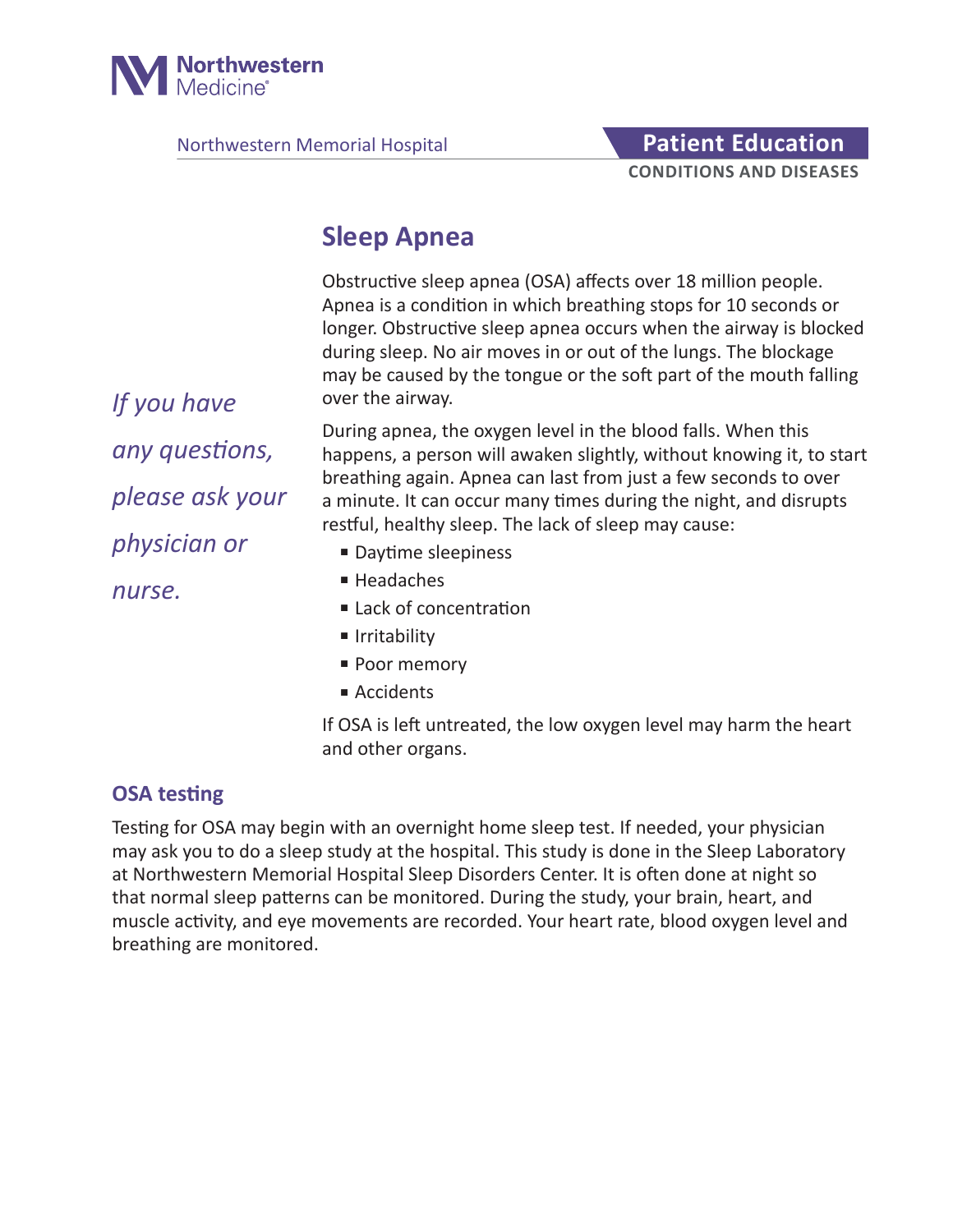# **OSA treatment**

Most often, people with OSA are treated with nasal continuous positive airway pressure (CPAP). The nasal CPAP machine uses a mask that fits over your nose. The air blows through your nose into your upper airway. The constant air pressure keeps your airway open. This allows for normal breathing and restful sleep (Figure 1).



#### **Figure 1. Nasal CPAP keeping the upper airway open**

During your nasal CPAP treatment for OSA, it is important to follow these instructions:

- Keep up with your routine medical examinations.
- Contact your physician if you continue to be sleepy during the day or if you have a weight gain or loss of 15 pounds or more. You may need the pressure setting on your CPAP machine changed.
- Replace your CPAP masks and hoses on a regular schedule. Masks and hoses that are worn out can have a poor seal and leak air.

# **Surgery precautions for people with OSA**

Some medicine used during surgery may cause even the normal airway to collapse or make OSA worse. It is important to know if you have an increased risk for airway collapse or have OSA. Special safeguards are put into place for people with OSA who are having surgery.

#### *Before surgery*

People who are scheduled for surgery are screened for OSA. Based on your health history and the type of surgery planned, this may include a sleep study.

If you have OSA, it is important to follow these instructions before surgery:

- Bring your CPAP unit, masks, power cord and accessories to the hospital. Please label all your equipment with your name. Make sure to empty water from the humidifier chamber.
- Be sure to tell your nurse that you have OSA.
- Talk with the anesthesiologist (physician who will manage your anesthesia) about your OSA and prescribed CPAP pressure.